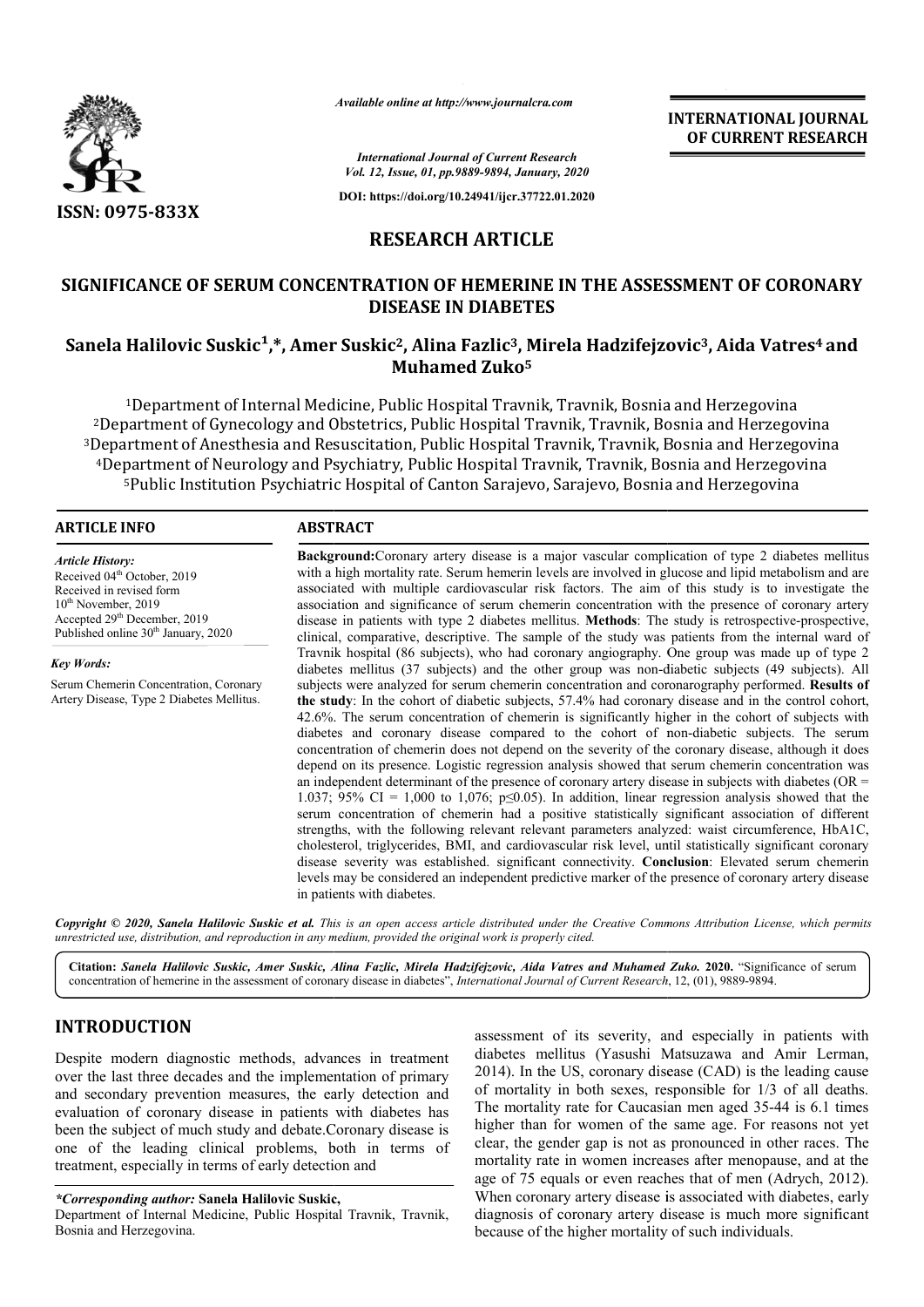Today, around 382 million people are suffering from diabetes in the world (Figure 6), while the number will fall to nearly 592 million by 2035 (Guariguata, 2014). The global prevalence of diabetes is 8.3%, with the highest prevalence in the Middle East and North Africa region (10.9%), North America and the Caribbean islands (9.6%), Southeast Asia (8.7%), South and Central America (8.2%) and West Africa (8.1%), with the lowest incidence of registration in sub-Saharan Africa (5.7%) (Guariguata, 2013). Advances in the understanding of the pathophysiology of acute coronary syndrome (AKS) and, more recently, a growing body of studies discussing the impact of adipokine on coronary disease have led to advances in the early detection of such patients, facilitating further treatment and prevention of the disease. In the pathogenesis of diabetes, but also of coronary diseases, adipokines play a significant role in obesity. They are the products of adipose tissue that has long been thought to be an inert organ to break down this theory for the first time when Cook *et al*. 1987. god. have shown that adipose tissue secretes an active protein whose expression is reduced in obese mice. The theory of adipose tissue as an endocrine organ was confirmed in 1994. when Friedman *et al*. discovered the product of the ob / ob - leptin gene (Ohno, 2012). Today, it is known that in addition to various metabolites, fatty acids, estrogens and androgens, adipose tissue secretes and a variety of signaling proteins (cytokines) called adipokines or adipocytokines (Bragt, 2008). Adipokines regulate insulin action by affecting insulin sensitivity in target tissues, thereby affecting glucose metabolism (Rosen, 2006). Inflammation in adipose tissue increases the secretion of proinflammatory (IL-6, TNF- $\alpha$ , RBP-4, resistin, hemerin, etc.) and decreases the production of anti-inflammatory (ADN, visfatin, omentin, apelin, etc.) adipokines. Proinflammatory adipokines decrease and antiinflammatory increase insulin sensitivity and their relationship is an important link in the emergence of IR (Kwon, 2013).

To date, more than 600 different adipokines have been isolated that have a wide range of effects in the body. Adipokines are involved in the regulation of appetite, adipose tissue distribution, insulin sensitivity, glucose metabolism, regulation of inflammation, arterial pressure, hemostasis and endothelial function (Tang, 2011). Samaras *et al*. have shown that the profile of adipokine secretion is dependent not only on localization but also on certain metabolic disorders. Visceral adipose tissue of patients with diabetes increased expression of inflammatory mediators - tumor necrosis factor-α (TNFα), macrophage inflammatory protein (MIP), and IL-8 relative to the same tissue healthy controls (Ravussin, 2002). Studies by individual scientists Lew *et al*. 1979, Bergstrom *et al*. and later the Million Women Study show the association between high BMI and adipokine in cancer pathogenesis. In recent years, more and more attention has been paid to adipocytokines, such as chemerin. Chemerin was first identified in 1997 in studies on the pathogenesis of psoriasis as a TIG2 gene product, followed by increased expression in the skin of patients with psoriasis under the influence of tazarotene (hence the gene name: TIG2 - tazarotene-induced gene 2) (Tchoulkaova, 2010). The first paper showed that chemerin is involved in the inhibition of keratinocyte proliferation in response to the activation of the retinolic acid receptor r (RAR - retinolic acid receptor), hence the alternative name of the gene RAR-RES2 (receptor retinolic acid receptor 2) (Gimble, 2007). Chemerin is a CMKLR1 receptor ligand (also called ChemR23 or GPCR-DEZ) that is conjugated to G protein, which occurs e.g. in cells of the immune system, adipose tissue, bones, placenta, lung and heart (Gimble, 2007). The binding of active chemin to the ChemR23 receptor leads to an influx of macrophages and dendritic cells into the tissues involved in the inflammation process (Bukowiecki, 1982). This may explain the role of chemerin in psoriasis (Krassas *et al*., 2003; Grujic *et al*., 2005). Relatively little is known about the factors that regulate chemerin biosynthesis in adipose tissue. In fat reservoirs in human tissue, insulin has been shown to stimulate, metformin inhibits, and androgens (testosterone) and estrogens (17 betaestradiol) do not affect chemerin biosynthesis (Fadini, 2014). A stimulatory effect of insulin on chemerin synthesis has also been found in rat adipocytes (Tang, 2012). However, other studies show that insulin stimulates the release of chemerin from human adipocytes but does not affect the intracellular concentration of this adipocytokine (Grujic, 2005). Increased chemerin levels and decreased adiponectin levels were also found in prediabetic conditions. Tönes and coworkers found that serum levels of chemerin and RBP4 were significantly elevated in type 2 diabetes. Chemerin induces insulin resistance in adipocytes and skeletal muscle cells in vitro. Elevated chemerin levels are associated with several components of the metabolic syndrome such as body mass index (BMI), HDL, hypertension, and triglycerides. Young and coworkers showed using multiple regression analysis that waist circumference, diastolic blood pressure, and two-hour plasma insulin after OGTT and HbA1C were independently associated with serum chemerin levels. Serum concentrations of chemerin as well as leptin are increased in non-alcoholic liver disease (NAFLD).

Physical activity is known to reduce the release of adipokines from adipokines and cytokines from skeletal muscle, endothelium and the immune system, and reduce cardiovascular risk, metabolic syndrome and type 2 diabetes (Tuomi *et al*., 1993). In type 2 diabetes, aerobic exercise has different effects on adipokines. Aerobic exercise has been found to reduce tumor necrosis factor α (TNFα) and chemerin, which significantly contribute to the reduction of type 2 diabetes in risk groups, but also to the reduction of cardiovascular risk. A decrease in the serum concentration of chemerin in obese individuals with aerobic physical activity is associated with a decrease in adipocyte size (weight loss), resulting in a decrease in inflammatory events but also in a reduction in cardiovascular risk.

# **MATERIALS AND METHODS**

The research is retrospective-prospective, clinical, comparative, descriptive. The sample of the study was patients from the internal ward of Travnik hospital (86 subjects), who were coronary angiography according to the indications for coronary angiography. We divided the respondents into two groups. One group was made up of type 2 diabetes mellitus (37 subjects) and the other group was non-diabetic subjects (49 subjects). All respondents signed informed consent. The subjects were taken complete blood count and biochemical parameters, HbA1C, BMI, waist circumference, serum hemerin concentration analyzed, coronarography performed according to the indications for coronarography. Hemerin was determined from serum by ELISA method.The results were compared with the presence of coronary artery disease and with the extent of angiogram stenosis. We diagnosed coronary artery disease in patients who had evidence of stenosis greater than 50% in at least one major coronary artery. Patients who had cardiomyopathy, acute pericarditis, malignancy, and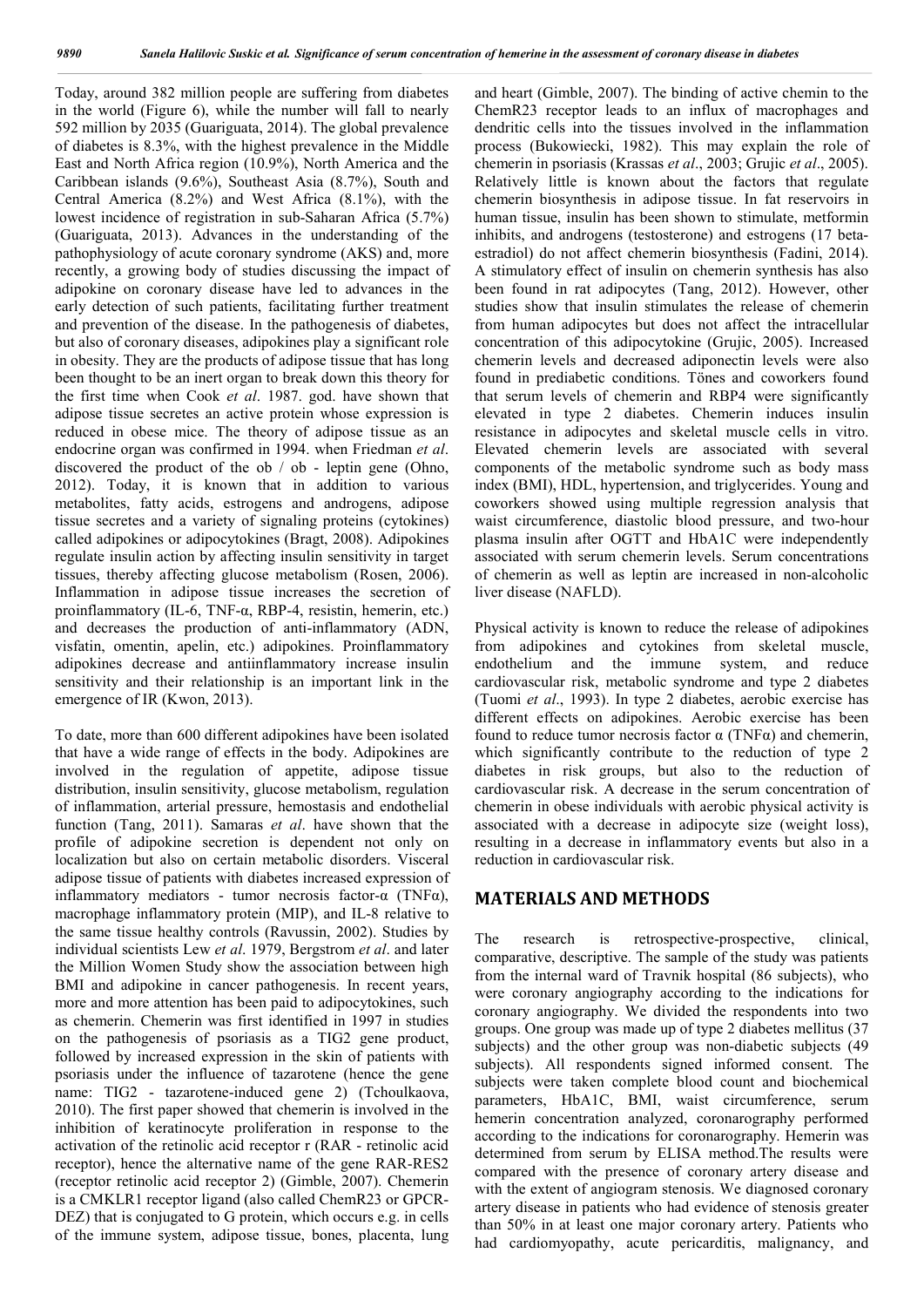advanced kidney disease were excluded from labor. Our research was approved by the ethics committee of the hospital. All subjects signed informed consent after which blood was taken for analysis.

**Diagnostic criteria:**Hypertension was defined as blood pressure $>$  = 140/90 mmHg. Measurements of systolic and diastolic blood pressure were performed immediately before blood was taken for analysis. Diabetes mellitus was defined as fasting glucose levels> = 7.0 mmol / L or> = 11.0 mmol / L in any random sample or 2 hours after OGTT. Patients with a BMI of at least  $25$  kg /  $m^2$  were considered obese. Hyperlipidemia was defined as total cholesterol levels> 5.0mmol / L and triglycerides> 1.7mmol / L.

**Coronary angiography:** Standard selective coronary angiography was performed using the Judkins technique. The coronary angiogram was evaluated by experienced cardiologists. The presence of CAD was defined as a 50% narrowing of the lumen in at least one of the three major coronary arteries. The extent of CAD was evaluated using the weight of angiographic findings. First, lesion severity was classified into coronary disease free, single-vessel coronary disease , two-vessel coronary disease, and three-vessel coronary disease.

**Biochemical measurements:** Samples were centrifuged and serum separated immediately analyzed in the laboratory. Serum triglycerides, total cholesterol, differential blood count, were tested with an automatic biochemistry instrument. Serum chemerin levels were measured using an enzyme-linked immunosorbent assay (Phoenix Pharmaceuticals Inc., Burlingame, California, USA). BMI was calculated as the mass in kilograms divided by the square height in meters (kg /  $m^2$ ).

*Statistical analysis:* The collected data will be entered into a specially created database created in Microsoft Excel 2010. In multivariate analysis we will use multiple regression (when the dependent variable was continuous) and logistic regression (when the dependent variable was dichotomous). To show predictive performance, we will use Receiver Operating Characteristic (ROC) curve analysis and size and statistical significance of area under a curve (AUC). Statistical data processing will be performed using IBM SPSS Statistics 22. The statistical significance level threshold will be  $p \le 0.05$  and the results will be presented in tables and graphs.

# **RESULTS**

The study included 86 subjects, 73.3% male and 26.7% female. 38 male and 16 female subjects had coronary disease. All subjects had an elevated BMI ( $> 24.9$  kg  $/$  m2), with 65.11% being overweight (BMI 25.0-29.9 kg  $/$  m2) and 34.89% obese (BMI> 29.9kg / m2). HbA1C> 6.4% had 40.69% of subjects, 65.11% had cholesterol> 5mmol / l, and 32.55% triglycerides> 3mmol / l. 43.02% of the subjects had type 2 diabetes. 64.0% of the subjects had a waist circumference that was greater than 88cm for women and 102cm for men. There were a total of 62.79% of subjects who had coronary disease, although there was an equal representation of subjects with single-vessel coronary disease compared to two-vessel and three-vessel coronary disease. Hemerin values were increased in 82.55% of the subjects, but in the coronary cohort of patients the increased hemerin values

were in 59.30% of the subjects, while in the coronary cohort there were 23.25% of the subjects but these values were significantly lower in relation to patients with coronary disease. The serum concentration of hemerin is significantly higher in the cohort of subjects with diabetes and coronary disease compared to the cohort of non-diabetic subjects. The serum concentration of hemerin does not depend on the severity of the coronary disease, although it does depend on its presence. Logistic regression analysis showed that serum hemerin concentration was an independent determinant of the presence of coronary artery disease in subjects with diabetes (OR = 1.037; 95% CI = 1,000 to 1,076; p $\leq$ 0.05). In addition, linear regression analysis showed that the serum concentration of hemerin had a positive statistical association of varying strength, with waist circumference, HbA1C, cholesterol, triglycerides, BMI, and cardiovascular risk level, whereas no statistically significant association was found with coronary disease severity. The sensitivity for the optimal cut-off for the serum concentration of hemerin for the presence of diabetes is 78.4% and the specificity is 73.5%.

### **DISCUSSION**

The study included middle-aged adults of both sexes with diabetes in one group of patients and another group of patients those who did not have diabetes. All subjects were coronary angiography, of which 37.2% had a neat coronary angiography, and 62.8% had the presence of coronary artery disease in equal proportions compared to the presence of single, two-vessel and three-vessel coronary disease. In the group of subjects with diabetes, 57.6% had coronary disease and significantly higher values of chemerin than in the group of patients who did not have diabetes and had coronary disease 42.6%. According to the literary works of Samaras *et al*. have shown that the chemerin secretion profile is dependent not only on the localization of adipose tissue but also on certain metabolic disorders such as diabetes, metabolic syndrome and others, as confirmed by this study. Tönes *et al*. found serum chemerin and retinol 4 binding protein (RBP4) elevated in type 2 diabetes, as shown by our research. Yang *et al* showed that multiple regression analysis yielded abundant structure, diagnostic blood pressure, and double plasma insulin after OGTT and HbA1C were independently associated with serum chemerin levels. Our study showed a linear regression analysis for serum chemerin concentration having a positive statistically significant association of different strengths, with structure, HbA1C, cholesterol, triglycerides, BMI and cardiovascular risk level, while no statistically significant stability was found.

At the beginning of human studies on chemerin, the expression and circulation of the chemerin gene were shown to be positively correlated with the association of BMI and obesityrelated biomergers (Bozaoglu *et al*. 2007, 2009; Sell *et al*. 2009; Chakaroun *et al*. 2012). Sledzinski T. *et al*. have confirmed the stimulating effect of insulin on the synthesis of chemerin prondered in rat adipocytes, which confirms the theory of higher chemerin values in the diabetic group. However, other studies have shown that insulin stimulates release from human adipocytes but does not utilize the intracellular concentration of this adipocytokine. Other researchers' findings also indicate serum chemerin levels in men in the elderly and in the general population and a positive correlation with BMI and waist-to-hip ratio (WHR) as an indicator of central obesity in overweight and obese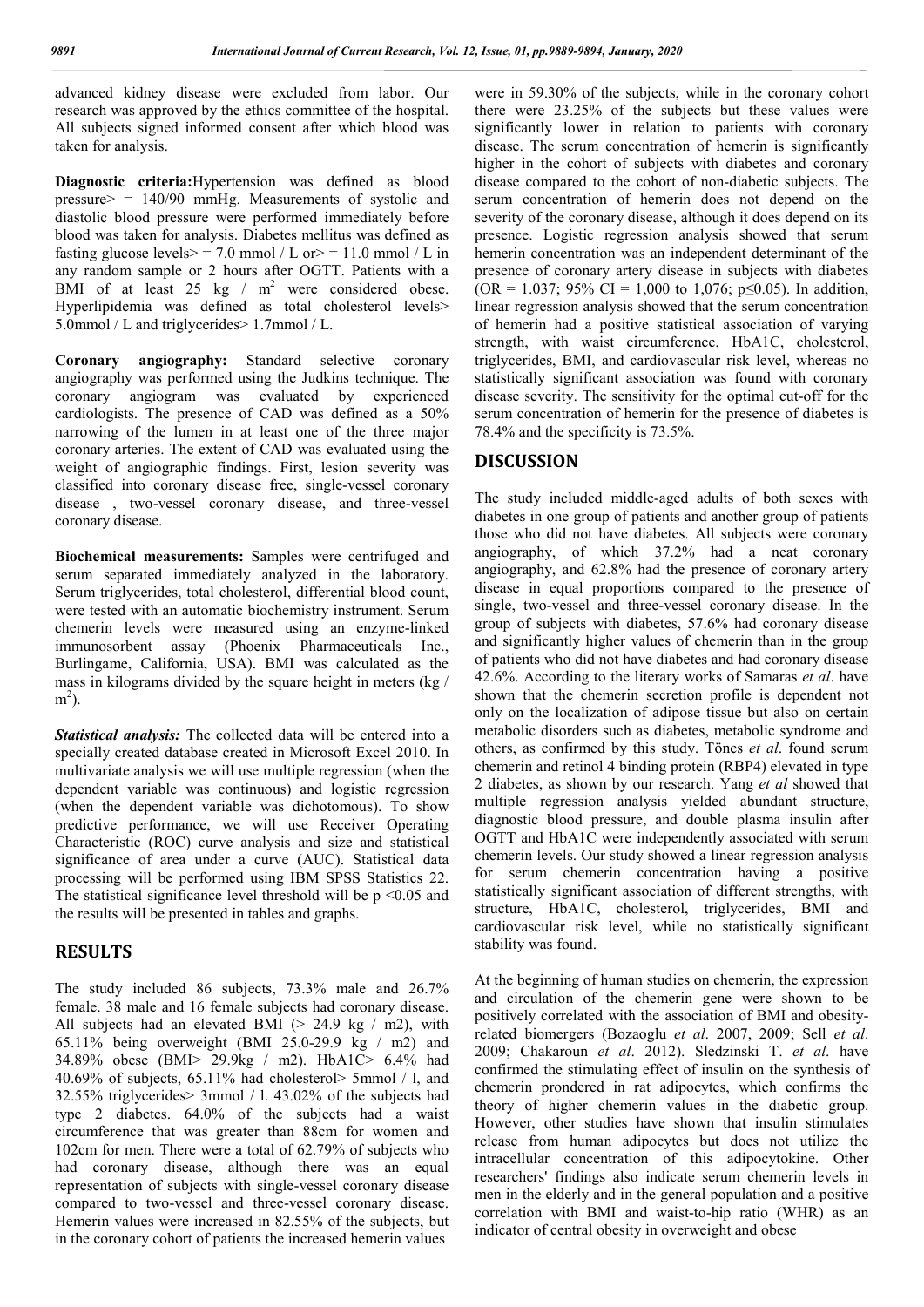#### **Table 1. Description statistics**

| Variable                   |                              | Patients     | without<br>coronary     |                  | Patients with coronary disease | Total (N=86; 100%) |               |
|----------------------------|------------------------------|--------------|-------------------------|------------------|--------------------------------|--------------------|---------------|
|                            |                              |              | disease $(N=32; 37,2%)$ | $(N=54; 62,8\%)$ |                                |                    |               |
|                            |                              | N            | $\frac{0}{0}$           | N                | $\frac{0}{6}$                  | N                  | $\frac{0}{0}$ |
| Sex                        | male                         | 25           | 78,1                    | 38               | 70,4                           | 63                 | 73,3          |
|                            | female                       | 7            | 21,9                    | 16               | 29,6                           | 23                 | 26,7          |
| Waist circumference (cm)   | $< 88$ (f)                   | 14           | 43,8                    | 17               | 31,5                           | 31                 | 36,0          |
|                            | or $102$ (m)                 |              |                         |                  |                                |                    |               |
|                            | over 88 (f) or $102$ (m)     | 18           | 56,3                    | 37               | 68,5                           | 55                 | 64,0          |
| Arrangement of fat deposit | under $0.8$ (f) or $1.0$ (m) | 16           | 50,0                    | 29               | 53,7                           | 45                 | 52,3          |
|                            | over 0,8 (f) or 1,0 (m)      | 16           | 50,0                    | 25               | 46,3                           | 41                 | 47,7          |
| Chemerin concentration     | $0 - 59,42$ ng/ml            | 12           | 37,5                    | 3                | 5,6                            | 15                 | 17,4          |
|                            | $> 59,42$ ng/ml              | 20           | 62,5                    | 51               | 94,4                           | 71                 | 82,6          |
| Dijabetes melitus          | ne                           | 26           | 81,3                    | 23               | 42,6                           | 49                 | 57,0          |
|                            | da                           | 6            | 18,7                    | 31               | 57,4                           | 37                 | 43,0          |
| $HbA1C$ $(\% )$            | < 5,70                       | 22           | 68,8                    | 20               | 37,0                           | 42                 | 48,8          |
|                            | $5,71 - 6,40$                | 4            | 12,5                    | 5                | 9,3                            | 9                  | 10,4          |
|                            | > 6,40                       | 6            | 18,7                    | 29               | 53,7                           | 35                 | 40,7          |
| Cholesterol                | $< 5$ mmol/l                 | 16           | 50,0                    | 14               | 25,9                           | 30                 | 34,9          |
|                            | $> 5$ mmol/l                 | 16           | 50,0                    | 40               | 74,1                           | 56                 | 65,1          |
| Triglycerids               | $<$ 3 mmol/l                 | 23           | 71,9                    | 35               | 64,8                           | 58                 | 67,4          |
|                            | $>$ 3 mmol/l                 | 9            | 28,1                    | 19               | 35,2                           | 28                 | 32,6          |
| Coronarography findings    | bez koronarne bolesti        | 32           | 100,0                   | $\boldsymbol{0}$ | 0,0                            | 32                 | 37,2          |
|                            | <b>JKB</b>                   | $\mathbf{0}$ | 0,0                     | 18               | 33,3                           | 18                 | 20,9          |
|                            | <b>DKB</b>                   | $\theta$     | 0,0                     | 18               | 33,3                           | 18                 | 20,9          |
|                            | <b>TKB</b>                   | $\mathbf{0}$ | 0,0                     | 18               | 33,3                           | 18                 | 20,9          |
| BMI (kg/m <sup>2</sup> )   | $25 - 29.9$                  | 31           | 96,9                    | 25               | 46,3                           | 56                 | 65,1          |
|                            | > 29.9                       |              | 3,1                     | 29               | 53,7                           | 30                 | 34,9          |
| Cardiovascular risk (%)    | < 20                         | 26           | 81,3                    | 31               | 57,4                           | 57                 | 66,3          |
|                            | $\geq 20$                    | 6            | 18,7                    | 23               | 42,6                           | 29                 | 33,7          |

#### **Table 2. Concentration of hemerin relative to the presence or absence of coronary artery disease**

| Group of respondents              | Concentration of chemerina (ng/ml) |                  | Total           |       |        |       |
|-----------------------------------|------------------------------------|------------------|-----------------|-------|--------|-------|
|                                   |                                    | reference values | elevated values |       |        |       |
| Patients without coronary disease |                                    |                  | 20              |       | 14,239 | 0,001 |
|                                   | $\%$                               | 37,5             | 62,5            | 100,0 |        |       |
| Patients with coronary disease    |                                    |                  |                 | 54    |        |       |
|                                   | $\%$                               | 5.6              | 94.4            | 100.0 |        |       |
| Total                             |                                    |                  |                 | 86    |        |       |
|                                   | $\%$                               |                  | 82.6            | 100.0 |        |       |

#### **Table 3. Serum concentration of hemerin for groups of subjects with different degrees of coronary disease compared to those who are not ill**

| Variable                       | Group of patients                | Median (Interquartile range) |
|--------------------------------|----------------------------------|------------------------------|
| Chemerin concentration (ng/ml) | Patients withoutcoronary disease | 63,79 (23,45)                |
|                                | Patients with one vessel CD      | 91,92 (47,66)                |
|                                | Patients with two vessel CD      | 123,78 (57,91)               |
|                                | Patients with three vessel       | 108,34 (66,63)               |

#### **Table 4. Analysis of serum chemerin concentration for groups of subjects with different degrees of coronary artery disease**

| Group of patients             | Chemerin concentration |                 |              | Total | Median | Correlation coefficient |       |
|-------------------------------|------------------------|-----------------|--------------|-------|--------|-------------------------|-------|
|                               |                        | $\leq$ medijana | $>$ mediiana |       |        |                         |       |
| Patients with one vessel CD   | N                      |                 |              | 18    | 103,47 | 0.181                   | 0,189 |
|                               | $\%$                   | 66,7            | 33,3         | 100,0 |        |                         |       |
| Patients with two vessel CD   | N                      |                 | 11           | 18    |        |                         |       |
|                               | $\%$                   | 38,9            | 61,1         | 100,0 |        |                         |       |
| Patients with three vessel CD | N                      |                 | 10           | 18    |        |                         |       |
|                               | $\%$                   | 44.4            | 55,6         | 100.0 |        |                         |       |
| Total                         |                        | 27              | 27           | 54    |        |                         |       |
|                               | $\%$                   | 50,0            | 50.0         | 100.0 |        |                         |       |

#### **Table 5. Serum concentration of hemerin for cohort patients, depending on the presence of diabetes**

| .<br>/arıable                 | Group of patients                           | Median (Interquartile range) |
|-------------------------------|---------------------------------------------|------------------------------|
| hemerin concentration (ng/ml) | Non-diabetic patients with coronary disease | (48.87)<br>86,77             |
|                               | Patients with diabetes and coronary disease | 124,43(66,65)                |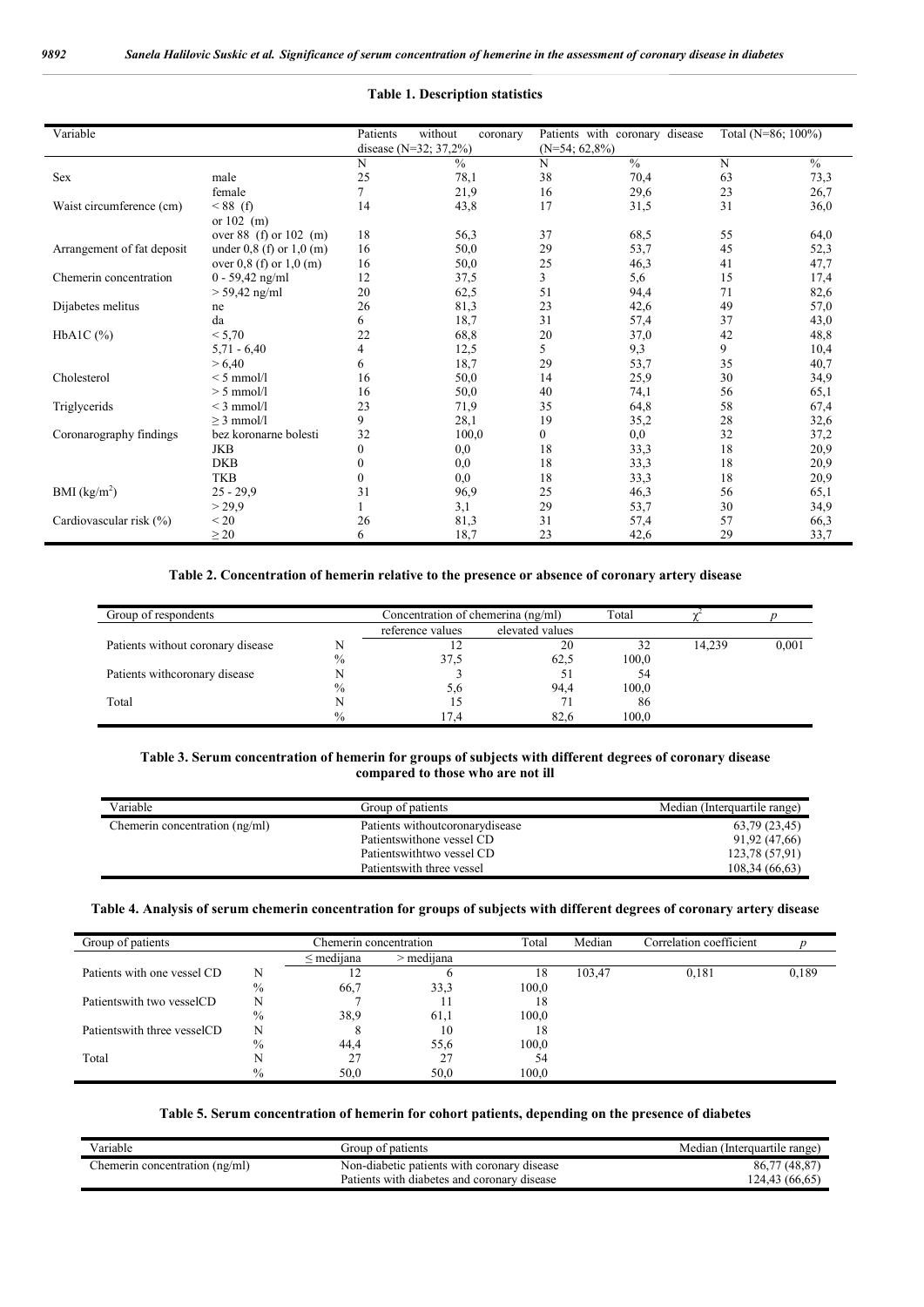#### **Table 6. Serum concentration of chemerin for patients with coronary artery disease depending on the presence of diabetes**

| Group of patients                           |      | Chemerin concentration |            | Total | Median | Correlation coefficient |       |
|---------------------------------------------|------|------------------------|------------|-------|--------|-------------------------|-------|
|                                             |      | $\leq$ median          | $>$ median |       |        |                         |       |
| Non-diabetic patients with coronary disease |      |                        |            | 23    | 103.47 | 0.262                   | 0,055 |
|                                             | $\%$ | 65,2                   | 34,8       | 100,0 |        |                         |       |
| Patients with diabetes and coronary disease |      |                        | 19         | 31    |        |                         |       |
|                                             | $\%$ | 38,7                   | 61.3       | 100,0 |        |                         |       |
| Total                                       | N    | 27                     | 27         | 54    |        |                         |       |
|                                             | $\%$ | 50.0                   | 50.0       | 100.0 |        |                         |       |

#### **Table 7. Serum concentration of chemerin for groups of patients with respect to the presence of diabetes**

| Variable                      | Group of patients      | Median (Interquartile range) |
|-------------------------------|------------------------|------------------------------|
| hemerin concentration (ng/ml) | Non-diabetic patients  | 75,65 (32,43)                |
|                               | Patients with diabetes | 15,69(59,29)                 |

#### **Table 8. Analysis of serum chemerin concentration for non-diabetic patients relative to diabetic patients**

| Group of patients      |               | Concetration ofchemerin |            | Total | Median | Correlation coefficient |       |
|------------------------|---------------|-------------------------|------------|-------|--------|-------------------------|-------|
|                        |               | $\leq$ median           | $>$ median |       |        |                         |       |
| Non-diabetes patients  | N             | 35                      | 14         | 49    | 86,26  | 0.493                   | 0,001 |
|                        | $\%$          | 71.4                    | 28,6       | 100,0 |        |                         |       |
| Patients with diabetes |               |                         | 29         |       |        |                         |       |
|                        | $\%$          | 21,6                    | 78,4       | 100,0 |        |                         |       |
| Total                  |               | 43                      | 43         | 86    |        |                         |       |
|                        | $\frac{0}{0}$ | 50.0                    | 50,0       | 100.0 |        |                         |       |

#### **Table 9. Correlation of serum chemerin concentration with relevant parameters**

| Correlation |                           | Presence of CD          | BMI   | Dijabetes melitus | HbAIC             | Cholesterol | Triglycerids | Waist circumference | Level of cardiovascular risk |       |
|-------------|---------------------------|-------------------------|-------|-------------------|-------------------|-------------|--------------|---------------------|------------------------------|-------|
|             | Concetration of chemerina | Correlation coefficient | 0,566 | 0,756             | 0,506 0,465 0,242 |             |              | 0,252               | 0,271                        | 0,293 |
| Spearman    |                           | Significance            | 0,001 | 0,001             | 0,001 0,001 0,025 |             |              | 0,019               | 0,012                        | 0,006 |
|             |                           | N                       | 86    | 86                | 86                | 86          | 86           | 86                  | 86                           | 86    |

**Table 10. Logistic regression analysis of serum chemerin concentration as a determinant of the presence of coronary artery disease in patients with diabetes**

| Omnibus test |       | coefficient of    | probability of | ratio of coefficient | 95% CI confidence interval |                 |       |
|--------------|-------|-------------------|----------------|----------------------|----------------------------|-----------------|-------|
| $\sim$       |       | determination     | accuracy       | OR                   | the lower limit            | The upper limit |       |
|              |       | n2<br>(interval)  |                |                      |                            |                 |       |
| .284         | 0.012 | $15.6\% - 26.6\%$ | 81.1%          | 1,037                | 1.000                      | 1.076           | 0,050 |

Logistic regression analysis showed that serum hemerin concentration was an independent determinant of the presence of coronary artery disease in subjects with diabetes (OR = 1.037; 95% CI = 1,000 to 1,076; p≤0.05).

individuals and those with the immune system (Goralski *et al*. 2007, Bozaoglu *et al*. 2007). A fundamental shift in understanding of chemerin occurred in 2007 when chemerin was found to be highly expressed in WAT (Goralski *et al*. 2007). Data on hemerin expression in patients with coronary artery disease are different. The study by Yan *et al*. found that in patients with coronary artery disease who underwent a therapeutic procedure, compared with those with normal coronary angiography, serum chemerin levels were elevated and correlated with the severity of the disease.

Our study has confirmed the theory that chemerin levels correlate with the presence of coronary disease but not with severity. Similar results were obtained by Xiaotao *et al*. (2012). On the other hand, Hah *et al*., comparing a group of patients with single-vessel coronary disease and multi-vessel coronary disease, found that serum chemerin, although higher in the group of patients with multiple-vessel coronary disease, was an independent risk factor for coronary heart disease severity after considering the lipid profile . However, the authors did not investigate patients without coronary heart disease.